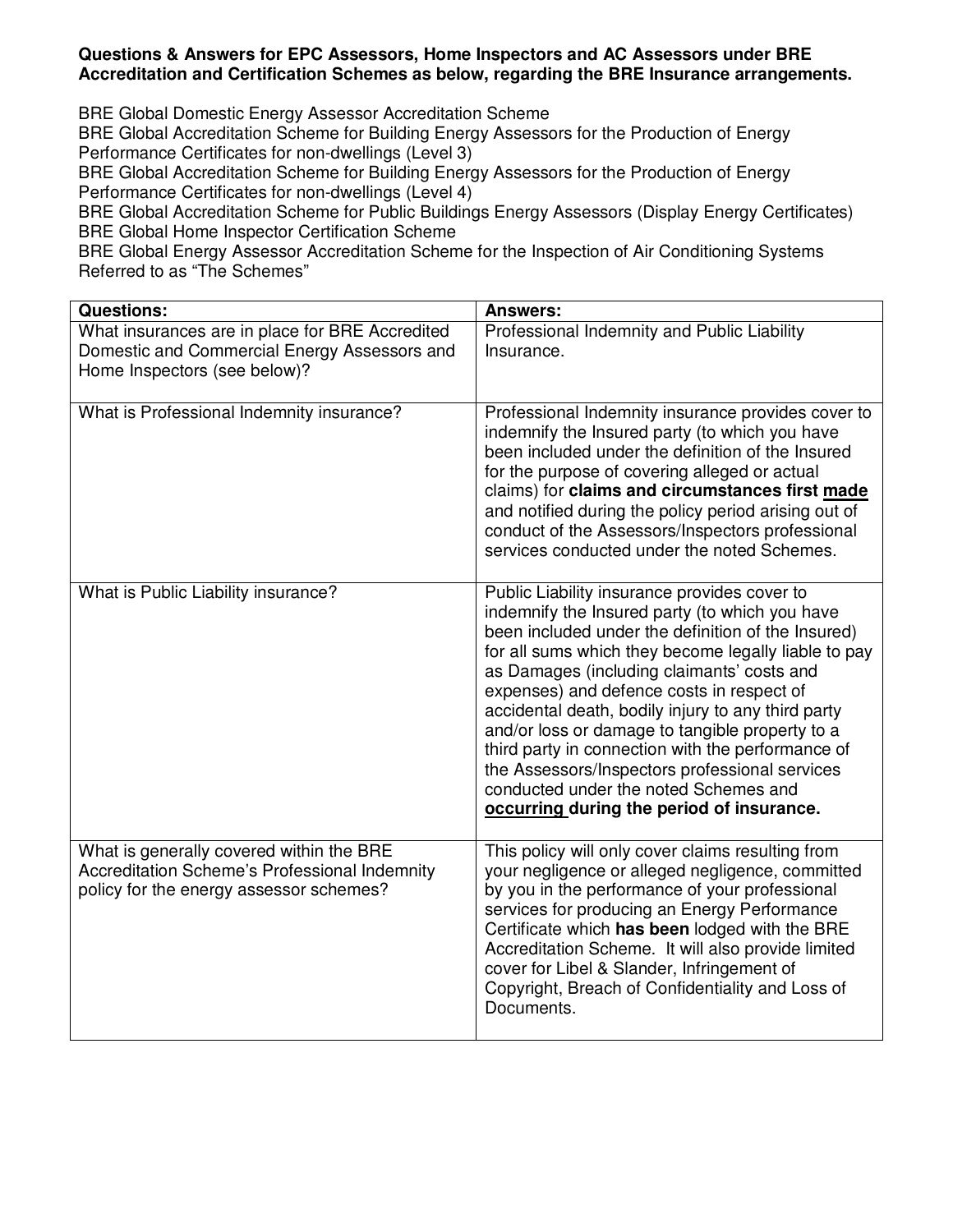| <b>Questions:</b>                                                                                                                                   | <b>Answers:</b>                                                                                                                                                                                                                                                                                                                                                                                                                                                                                                                                                                                                                                                                                                                                           |
|-----------------------------------------------------------------------------------------------------------------------------------------------------|-----------------------------------------------------------------------------------------------------------------------------------------------------------------------------------------------------------------------------------------------------------------------------------------------------------------------------------------------------------------------------------------------------------------------------------------------------------------------------------------------------------------------------------------------------------------------------------------------------------------------------------------------------------------------------------------------------------------------------------------------------------|
| What is generally covered within the BRE<br>Certification Accreditation Scheme's Professional<br>Indemnity policy for Certificated Home Inspectors? | This policy will only cover claims resulting from<br>your civil liability, committed by you in the<br>performance of your professional services for<br>producing Home Condition Reports which have<br>been lodged with the BRE Certification Scheme<br>produced on or after 20 May 2008. However, if<br>you still held your own individual, valid,<br>Professional Indemnity policy through the BRE<br>scheme for Certificated Home Inspectors scheme<br>prior to 20 May 2008, then run-off cover will be<br>provided under the policy, for Home Conditions<br>Reports conducted before 20 May 2008. The<br>policy will also provide limited cover for Libel &<br>Slander, Infringement of Copyright, Breach of<br>Confidentiality and Loss of Documents. |
| What is generally covered within the BRE<br>Certification Accreditation Scheme's Public Liability<br>policy?                                        | This policy will only cover claims resulting from<br>your legal liability in respect of accidental death,<br>bodily injury to any third party and/or loss or<br>damage to tangible property to a third party during<br>the process of producing a Home Condition Report<br>or a covered Energy Performance Certificate which<br>is has been or is <b>intended</b> to be lodged with the<br><b>BRE Accreditation Scheme.</b>                                                                                                                                                                                                                                                                                                                               |
| What is the level of cover provided by the<br>Professional Indemnity insurance for:                                                                 |                                                                                                                                                                                                                                                                                                                                                                                                                                                                                                                                                                                                                                                                                                                                                           |
| Domestic Energy Assessors and Public Building<br>Energy Assessors (Display Energy Certificates)?                                                    | £250,000 any one claim less your policy excess of<br>£500 each and every claim. Defence costs and<br>expenses will be paid in addition by the Insurer and<br>the excess will not apply to this amount.                                                                                                                                                                                                                                                                                                                                                                                                                                                                                                                                                    |
| Commercial Energy Assessors (Level 3)?                                                                                                              | £500,000 any one claim less your policy excess of<br>£1,000 each and every claim. Defence costs and<br>expenses will be paid in addition by the Insurer and<br>the excess will not apply to this amount.                                                                                                                                                                                                                                                                                                                                                                                                                                                                                                                                                  |
| Commercial Energy Assessors (Level 4)?                                                                                                              | £2,000,000 any one claim less your policy excess<br>of £1,000 each and every claim. Defence costs<br>and expenses will be paid in addition by the Insurer<br>and the excess will not apply to this amount.                                                                                                                                                                                                                                                                                                                                                                                                                                                                                                                                                |
| Air Conditioning Systems Inspectors?                                                                                                                | £2,000,000 any one claim less your policy excess<br>of £1,000 each and every claim. Defence costs<br>and expenses will be paid in addition by the Insurer<br>and the excess will not apply to this amount.                                                                                                                                                                                                                                                                                                                                                                                                                                                                                                                                                |
| Certificated Home Inspectors?                                                                                                                       | £1,000,000 in all throughout the policy period, with<br>one automatic Reinstatement, and the limit of<br>indemnity will also be inclusive of Defence Costs<br>and Expenses. The policy excess is £1,000 but<br>increasing to £2,500 emanating from Lending<br>Institutions including costs and expenses.                                                                                                                                                                                                                                                                                                                                                                                                                                                  |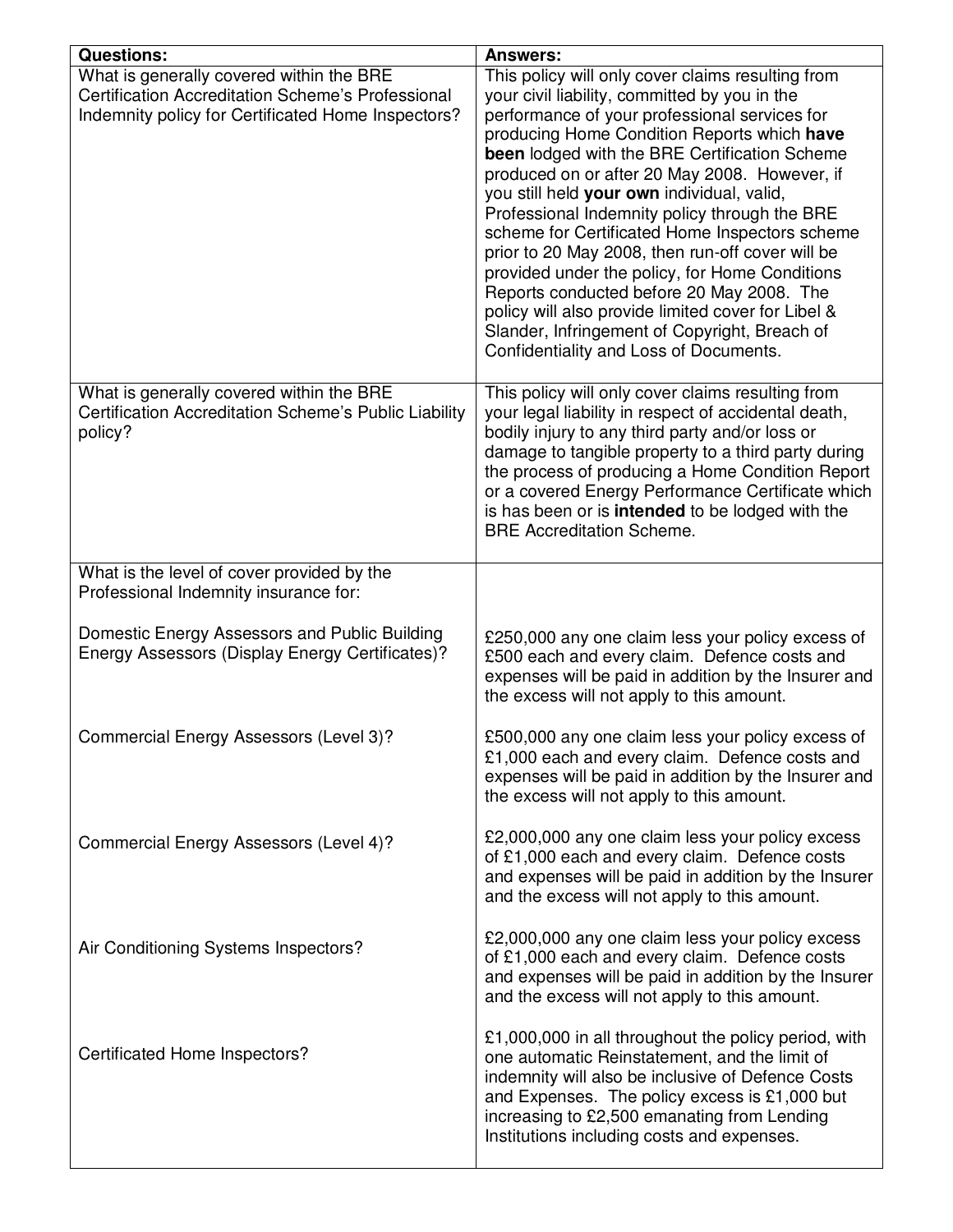| Questions:                                                                                                                                                                                                                            | <b>Answers:</b>                                                                                                                                                                                                                                                                                                                                                                                                                                                                                                                                                                                                                                                                                                               |
|---------------------------------------------------------------------------------------------------------------------------------------------------------------------------------------------------------------------------------------|-------------------------------------------------------------------------------------------------------------------------------------------------------------------------------------------------------------------------------------------------------------------------------------------------------------------------------------------------------------------------------------------------------------------------------------------------------------------------------------------------------------------------------------------------------------------------------------------------------------------------------------------------------------------------------------------------------------------------------|
| What is the level of cover provided by the Public<br>Liability insurance?                                                                                                                                                             | £3,000,000 for any one occurrence less your policy<br>excess of £500 each and every claim.                                                                                                                                                                                                                                                                                                                                                                                                                                                                                                                                                                                                                                    |
| What are the claims notification procedures for the<br>Professional Indemnity insurance and are there<br>any additional duties or obligations conditioned on<br>me?                                                                   | It is a condition precedent that the Insurers are<br>notified as soon as practicable and during the<br>period of insurance of any claim(s), or<br>circumstance(s) which is (or are) likely to give rise<br>to a claim under the Professional indemnity Cover.                                                                                                                                                                                                                                                                                                                                                                                                                                                                 |
|                                                                                                                                                                                                                                       | You will be required to notify both BRE and Giles<br>immediately of any claim(s) or circumstance(s) that<br>may give rise to a claim $-$ not to do so in this timely<br>manner may prejudice not only your claim and your<br>cover but also the whole of the Professional<br>Indemnity policy for all of the scheme members<br>under the BRE Global Certification and<br><b>Accreditation Schemes.</b>                                                                                                                                                                                                                                                                                                                        |
|                                                                                                                                                                                                                                       | Additional duties on you are to;                                                                                                                                                                                                                                                                                                                                                                                                                                                                                                                                                                                                                                                                                              |
|                                                                                                                                                                                                                                       | 1.<br>co-operate with the Insurer fully in respect of<br>any matters including providing prompt<br>assistance to them or their legal<br>representatives, and                                                                                                                                                                                                                                                                                                                                                                                                                                                                                                                                                                  |
|                                                                                                                                                                                                                                       | 2.<br>not to admit liability for, compromise, settle,<br>or make any offer or payment in respect of<br>any claim(s) or circumstance(s) unless with<br>the prior written approval of the Insurers or<br>their legal representatives.                                                                                                                                                                                                                                                                                                                                                                                                                                                                                           |
| What are the claims notification procedures for the<br>Public Liability insurance?                                                                                                                                                    | It is a condition precedent that the Insurers are<br>notified as soon as practicable and during the<br>period of insurance of any claim(s), or<br>circumstance(s) which is (or are) may give rise to a<br>claim under the Public Liability Cover. Every claim<br>form, letter of claim, summons or process and all<br>documents relating to and any other written<br>notification or circumstances that may give rise to a<br>claim must be forwarded to the Insurer<br>unanswered immediately. Do not admit liability for,<br>compromise, settle, or make any offer or payment<br>in respect of any claim(s) or circumstance(s)<br>unless with the prior written approval of the<br>Insurers or their legal representatives. |
| How can I confirm to third parties that insurance<br>cover will be provided for HCRs and/or EPCs<br>lodged (Professional Indemnity) or to be logged<br>(Public Liability) under the BRE Certification<br><b>Accreditation Scheme?</b> | A series of Broker's certificates or verification of<br>insurance certificates for both the Professional<br>Indemnity and Public Liability insurances,<br>depending upon your activity, are available. These<br>should be sufficient documentary evidence for any<br>third party.                                                                                                                                                                                                                                                                                                                                                                                                                                             |